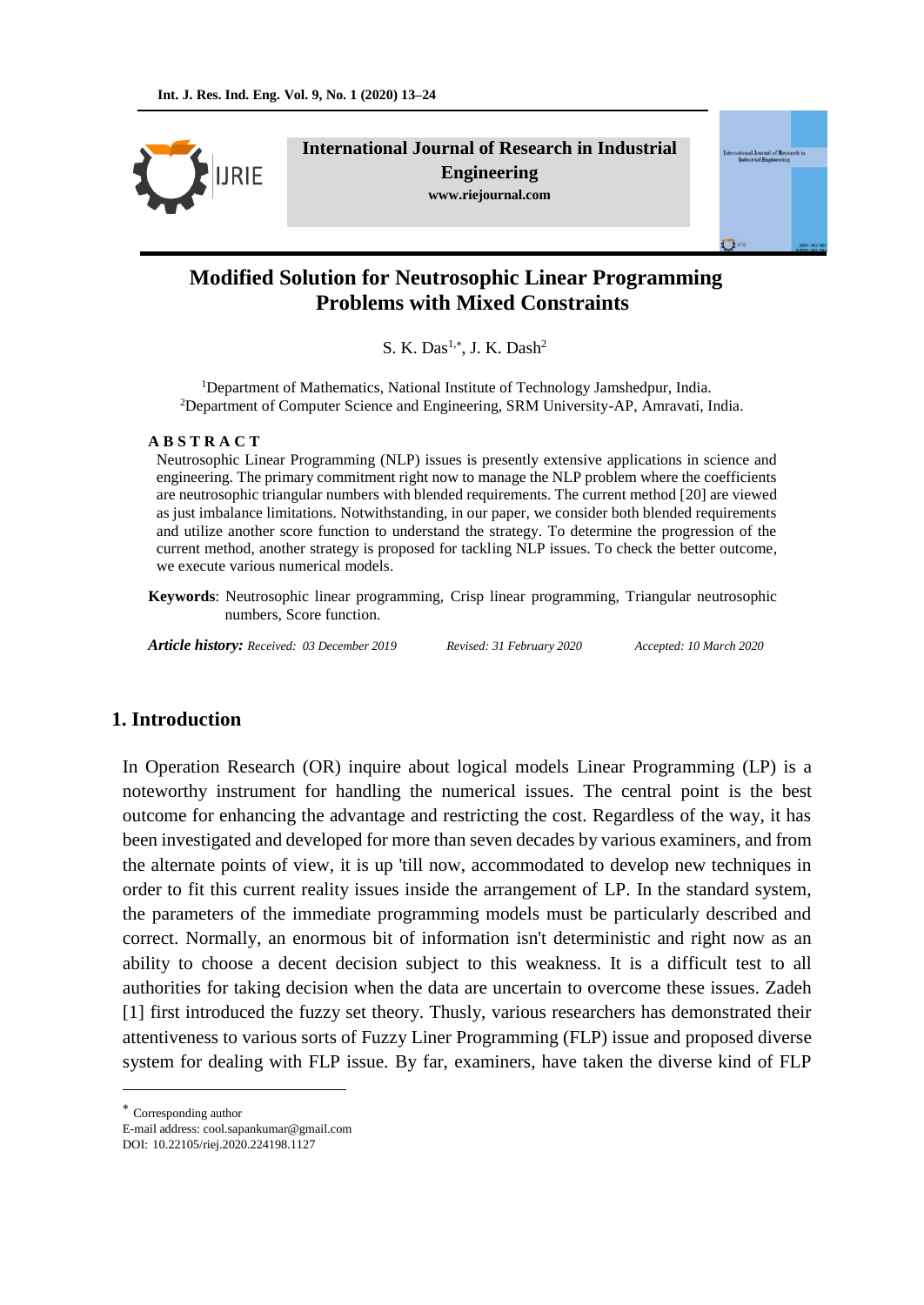issues to be explicit: (1) the target capacities and requirements are fully fuzzy and called completely fully fuzzy with nonnegative fuzzy factors, (2) only target capacities are fuzzy with nonnegative fuzzy factors, and (3) constraints are fuzzy and unlimited fuzzy numbers. If the parameters and constraints are fuzzy numbers then it is called fully fuzzy numbers. General class of Fully Fuzzy Linear Programming (FFLP) was introduced by Buckley and Feuring [26]. Many authors [2, 21-27] considered FLP implies the constraints were fuzzy or just variables are fuzzy. However, number of researchers [3, 4, 5, 9, 10, 11, 28-34] have considered the FFLP issue with imbalance limitations. Regardless, the rule weight of the plan procured by the present systems is that it doesn't satisfy the objectives absolutely. Dehghan et al. [32] proposed sensible methodologies to solve a Fully Fuzzy Linear System (FFLS) that is proportional to the remarkable systems. Lotfi et al. [33] proposed a procedure for symmetric triangular fuzzy number, gained another system for dealing with FFLP issues by changing over two relating LPs. To overcome these obstruction, Kumar et al. [28] proposed another system for finding the fuzzy ideal arrangement of FFLP issue with uniformity imperatives. After that, Edalatpanah [10, 11, 29], Das [5-9], and Das et al. [4] has portrayed to deal with FFLP issue with the assistance of situating limit and lexicographic methodology.

So far, intuitionistic fuzzy hypothesis was presented by Atanassov [35], which utilized some mathematician in like way to show powerlessness in streamlining issues. In any case, these two musings can basically explore insufficient data, not wide data. Regardless, Smarandache [12] took care of this issue by including a self-administering indeterminacy selection to intuitionistic fuzzy sets and this framework is called neutrosophic set. Neutrosophic is the subordinate of neutrosophy and it joins neutrosophic set, neutrosophic probability/estimation, and neutrosophic method of reasoning. Neutrosophic theory was applied in various fields of sciences to disentangle the issues related to indeterminacy. Neutrosophic hypothesis was applied in numerous fields of sciences to take care of the issues identified with indeterminacy. Abdel-Baset et al. [15, 16] Maiti et al. [17], and Pramanik [18, 19, 35] proposed NLP techniques dependent on Neutrosohic Sets (NS) idea. In like manner, Abdel-Baset [15] introduced the NLP models where their parameters are addressed with trapezoidal neutrosophic numbers and presented a technique for getting them. Hussian et al. [20] proposed another method by using score function for handling NLP issue. Mohamed et al. [37] by introducing another score function, proposed a novel method for neutrosophic number programming issues. Edalatpanah [13, 14] proposed a technique for dealing with triangular NLP issue.

To vanquish these weaknesses, the main aim in this paper is proposed for discovering NLP issue with both consistency and disproportion limitations. We propose linear programming problem based on neutrosophic environment and the neutrosophic sets specify three independent parameters: Truth-membership degree, indeterminacy degree, and falsity degree. We also transform the NLP problem into a crisp LP model by using ranking function. This crisp LP issue is explained by any standard methodologies.

The remainder of the paper is made by the present moment: Crucial considerations and documentations are open in Section 2. In Section 3, the general sort of NLP issue is introduced. Another system to deal with NLP issue is introduced in Section 4. In Section 5,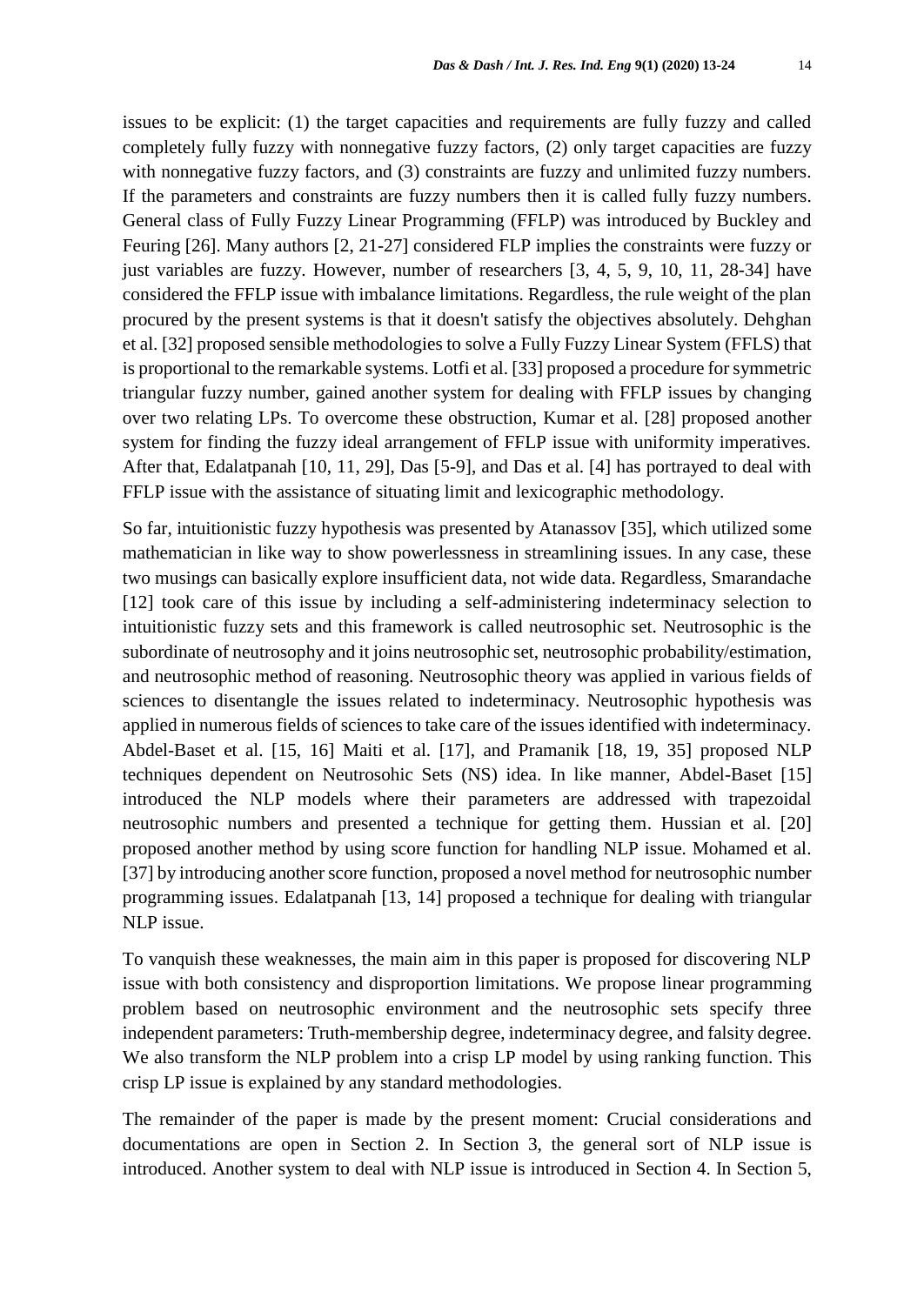some numerical models are given to reveal the practicality of the proposed strategy. A relative examination is talked about in stipulation 6. The paper has been concluded in the last part.

# **2. Preliminaries**

Right now, present some essential definition and number juggling procedure on neutrosophic sets.

**Definition 1. [12].** Assume X be a space of objectives and  $v \in X$ . A neutrosophic set N in X may be defined via three membership functions for truth, indeterminacy along with falsity and denoted by  $\tau_1(v)$ ,  $\zeta_1(v)$  and  $\zeta_1(v)$  are real standard or real nonstandard subsets of  $[0^-,1^+]$ That is  $\tau_1(v): X \to \left] 0^-, 1^+ \right[ , \varsigma_1(v): X \to \left] 0^-, 1^+ \right[$  and  $\zeta_1(v): X \to \left] 0^-, 1^+ \right[$ . There is no limitation on the sum of  $\tau_1(v)$ ,  $\zeta_1(v)$  and  $\zeta_1(v)$ , so  $0^- \le \sup \tau_1(v) + \sup \zeta_1(v) + \sup \zeta_1(v) \le 3^+$ .

**Definition 2. [13].** A Single-Valued Neutrosophic Set (SVNS) I through X taking the form  $I = \{v, \tau_{I}(v), \zeta_{I}(v), \zeta_{I}(v); v \in X\},\$ where X be a space of discourse,  $\tau_1(v): X \to [0,1], \varsigma_1(v): X \to [0,1]$  and  $\zeta_1(v): X \to [0,1]$  with  $0 < \tau_1(v) + \varsigma_1(v) + \zeta_1(v) < 3$  for all  $v \in X$ .  $\tau_1(v)$ ,  $\varsigma_1(v)$  and  $\zeta_1(v)$  respectively represents truth membership, indeterminacy membership and falsity membership degree of v to I.

**Definition 3.** A Triangular Neutrosophic Number (TNNs) is signified via  $I = \langle (b^1, b^2, b^3), (\alpha, \delta, \lambda) \rangle$  is an extended version of the three membership functions for the truth and indeterminacy, and falsity of s can be defined as follows [17]:

$$
\tau_{I}(v) = \begin{cases}\n\frac{\left(v - b^{1}\right)}{\left(b^{2} - b^{3}\right)}\alpha & b^{1} \le v < b^{2}, \\
\frac{\alpha}{\left(b^{3} - v\right)} & v = b^{1}, \\
\frac{\left(b^{3} - v\right)}{\left(b^{3} - b^{2}\right)}\alpha & b^{2} \le v < b^{3}, \\
0 & \text{something else.} \\
\frac{\left(\frac{\left(b^{2} - v\right)}{\left(b^{2} - b^{3}\right)}\delta, \qquad b^{1} \le v < b^{2}, \\
\frac{\left(v - b^{3}\right)}{\left(b^{3} - b^{1}\right)}\delta, \qquad v = b^{2}, \\
\frac{\left(v - b^{3}\right)}{\left(b^{3} - b^{1}\right)}\delta, \qquad b^{2} \le v < b^{3}, \\
1, & \text{something else.}\n\end{cases}
$$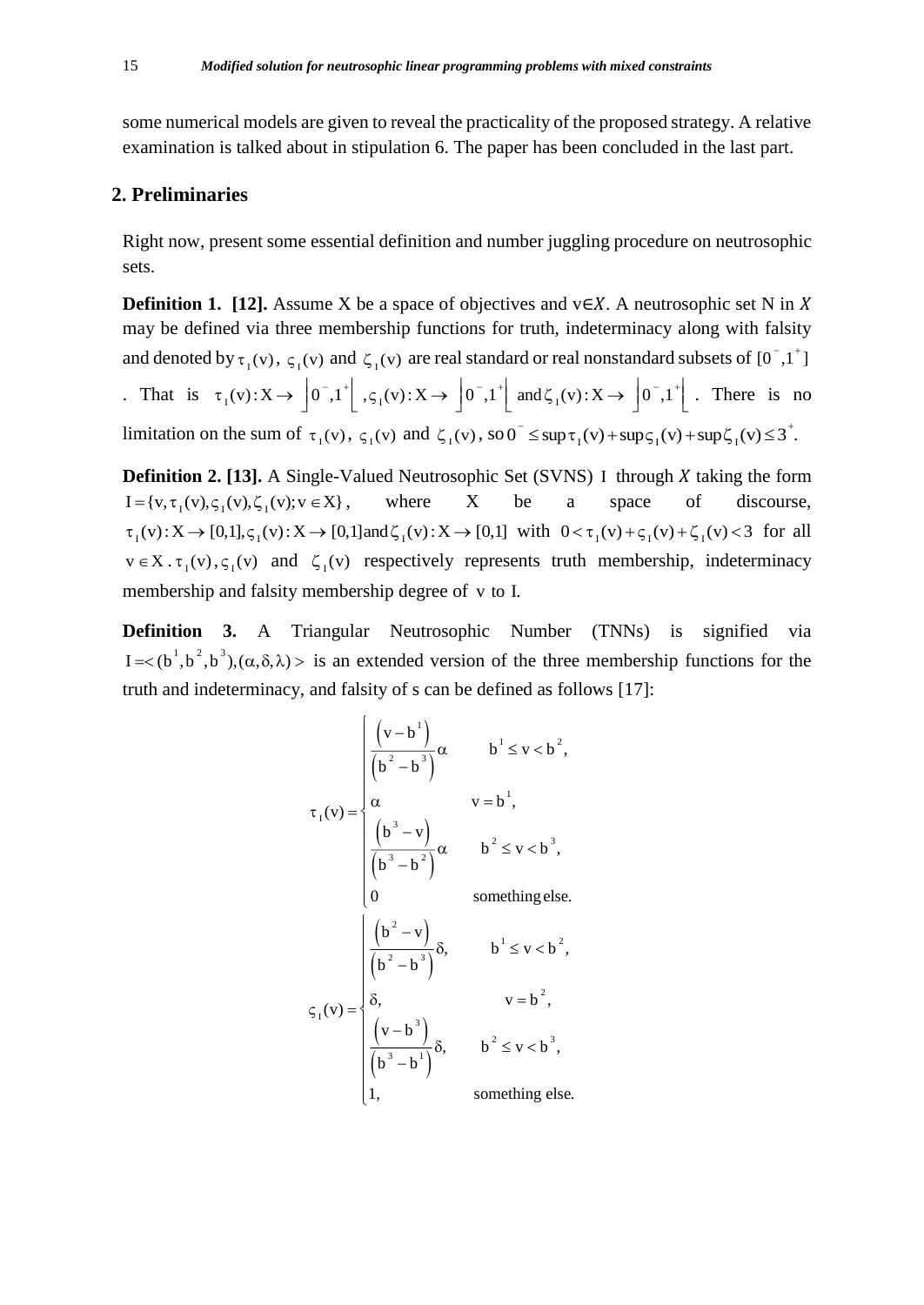$$
\zeta_{I}(v) = \begin{cases}\n\left(b^{1} - v\right) & b^{1} \le v < b^{2}, \\
\left(b^{2} - b^{1}\right) & v = b^{2}, \\
\lambda, & v = b^{2}, \\
\left(\frac{v - b^{3}}{b^{3} - b^{2}}\right) & \lambda, \quad b^{2} \le v < b^{3}, \\
1, & \text{something else.} \n\end{cases}
$$

Where,  $0 \le \tau_1(v) + \zeta_1(v) + \zeta_1(v) \le 3, v \in I$ . Additionally, when  $b^1 \ge 0$ , *I* is called a nonnegative TNN. Similarly, when  $b<sup>1</sup> < 0$ , I becomes a negative TNN.

**Definition 5. (Arithmetic Operation).** Suppose  $A_1^1 = \langle (b_1^1, b_1^2, b_1^3), (\alpha_1, \delta_1, \lambda_1) \rangle$  and  $A_2^1 = \left( b_{2,1}^1, b_{2,2}^2, b_{2,1}^3, (\alpha_2, \delta_2, \lambda_2) \right)$  be two TNNs. Then the arithmetic relations are defined as [13]:

$$
A_{1}^{T} \oplus A_{2}^{T} = \langle b_{1}^{T} + b_{2}^{T}, b_{1}^{2} + b_{2}^{2}, b_{1}^{3} + b_{2}^{3}, (\alpha_{1} \wedge \alpha_{2}, \delta_{1} \vee \delta_{2}, \lambda_{1} \vee \lambda_{2}) \rangle.
$$
\n
$$
A_{1}^{M} - A_{2}^{M} = \langle b_{1}^{T} - b_{2}^{T}, b_{1}^{2} - b_{2}^{2}, b_{1}^{3} - b_{2}^{T}, (\alpha_{1} \wedge \alpha_{2}, \delta_{1} \vee \delta_{2}, \lambda_{1} \vee \lambda_{2}) \rangle.
$$
\n
$$
A_{1}^{M} \otimes A_{2}^{M} = \langle b_{1}^{T} b_{2}^{T}, b_{1}^{2} b_{2}^{T}, b_{2}^{3} b_{2}^{T}, (\alpha_{1} \wedge \alpha_{2}, \delta_{1} \vee \delta_{2}, \lambda_{1} \vee \lambda_{2}) \rangle, \text{ if } b_{1}^{T} > 0, b_{1}^{2} > 0.
$$
\n
$$
\lambda A_{1}^{M} = \begin{cases} \langle (\lambda b_{1}^{T}, \lambda b_{1}^{2}, \lambda b_{1}^{3}), (\alpha_{1}, \delta_{1}, \lambda_{1}) \rangle, & \text{if } \lambda > 0 \\ \langle (\lambda b_{1}^{3}, \lambda b_{1}^{2}, \lambda b_{1}^{1}), (\alpha_{1}, \delta_{1}, \lambda_{1}) \rangle, & \text{if } \lambda < 0 \end{cases}
$$
\n
$$
\frac{\left| \langle \left( \frac{b_{1}}{b_{2}^{3}}, \frac{b_{1}^{2}}{b_{2}^{2}}, \frac{b_{1}^{3}}{b_{1}^{2}} \right); \alpha_{1} \wedge \alpha_{2}, \delta_{1} \wedge \delta_{2}, \lambda_{1} \wedge \lambda_{2} \rangle \right| (b_{1}^{3} > 0, b_{2}^{3} > 0)}{\langle b_{1}^{3} > 0, b_{2}^{3} > 0}. \tag{b}
$$
\n
$$
\frac{A_{1}^{M}}{A_{2}^{M}} = \begin{cases} \langle \left( \frac{b_{1}}{b_{2}^{3}}, \frac{b_{1}^{2}}{b_{2}^{2}}, \frac{b_{1}^{1}}{b_{1}
$$

**Definition 6. (Arithmetic Operation).** Assume  $A^M$  and  $B^M$  be two TNNs. Then the ranking function is [20]:

- $\blacksquare$  A<sup>M</sup>  $\leq$  B<sup>M</sup> if and only if  $\mathfrak{R}(A^M) \leq \mathfrak{R}(B^M)$ .
- $A^M < B^M$  if and only if  $\mathfrak{R}(A^M) < \mathfrak{R}(B^M)$ .

Where  $\mathfrak{R}(.)$  is a ranking function.

**Definition 7.** Let  $I = \langle b^1, b^2, b^3 \rangle$ ,  $(\alpha, \delta, \lambda) >$  be a triangular neutrosophic number, where they are represented lower, median and upper bound of triangular neutrosophic number, respectively. Also,  $\alpha$ , $\delta$ , $\lambda$  denote the truth degree, indeterminacy degree and falsity degree of a triangular number. The score function of this number is: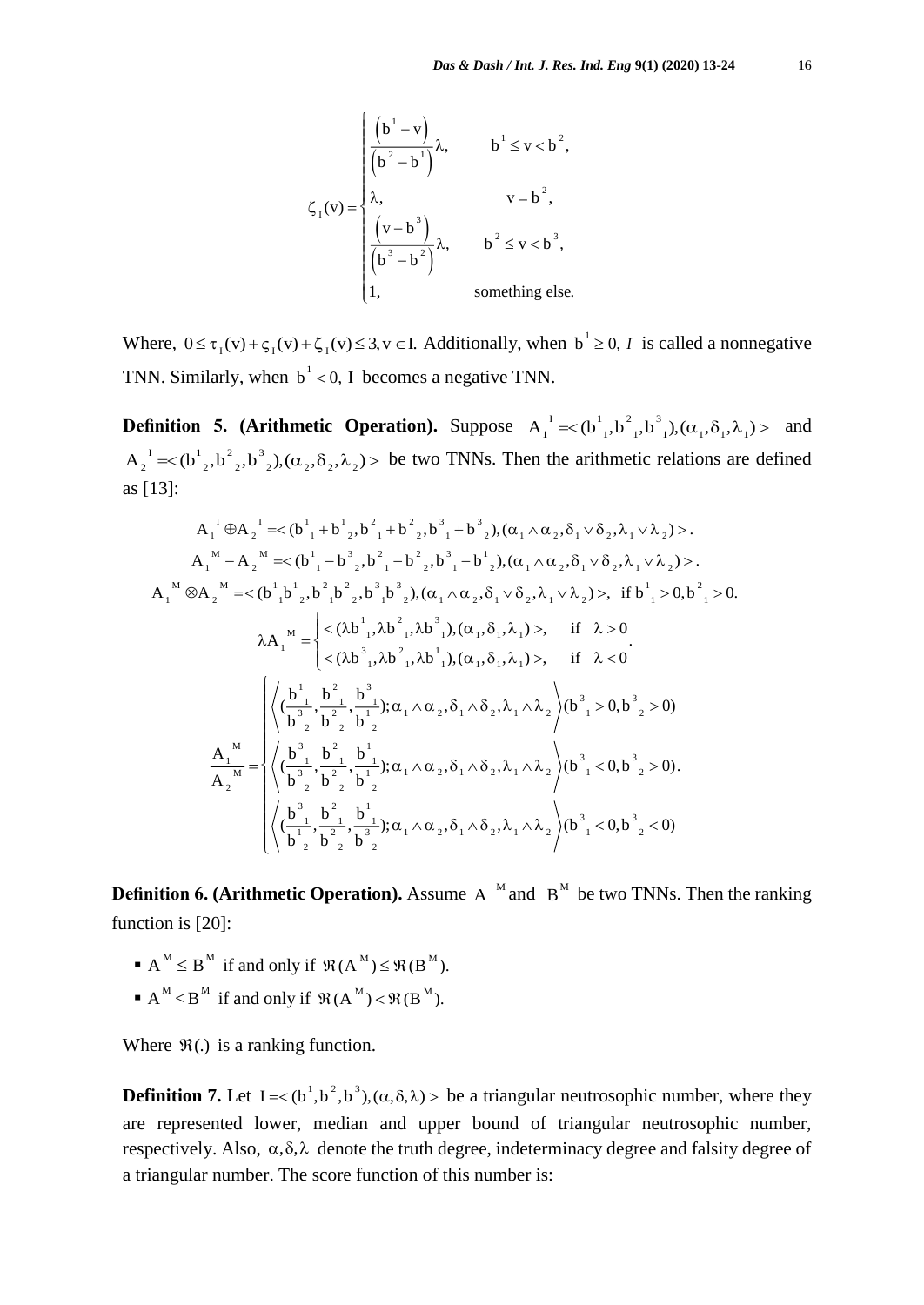$$
S(I) = \frac{b_1 + b_3 + 2b_2}{4} + |\alpha - \delta - \lambda|.
$$

Here, we present a new type of ranking function:

# **3. NLP Model**

In this section, LP problem with neutrosophic factors is defined as the following:

$$
\text{Max } Z = \sum_{j=1}^{n} \tilde{c}_{j} x_{j}, \qquad (1)
$$

Subject to

$$
\sum_{j=1}^{n} \tilde{a}_{ij} x_{j} \le \tilde{b}_{i}, i = 1, 2, ..., m,
$$
  

$$
x_{j} \ge 0, j = 1, 2, ..., n.
$$

Where  $x_j$  is non-negative neutrosophic triangular numbers and  $\tilde{c}_j$ ,  $\tilde{a}_{ij}$ ,  $\tilde{b}_i$  represented the neutrosophic numbers.

In our neutrosophic model we want to maximize the degree of acceptance and minimize the degree of rejection and indeterminacy of the neutrosophic objective function and constraints. Now the problem can be written as follows:

$$
\max T(x),
$$
  
\n
$$
\min F(x),
$$
  
\n
$$
\min I(x),
$$
\n(2)

Subject to

$$
T(x) \ge F(x),
$$
  
\n
$$
T(x) \ge I(x),
$$
  
\n
$$
0 \le T(x) + I(x) + F(x) \le 3,
$$
  
\n
$$
T(x), I(x), F(x) \ge 0,
$$
  
\n
$$
x \ge 0.
$$

The problem can be written to the equivalent form as follows:

 $max \alpha$ , min  $\delta$ , min  $\lambda$ , *(3)*  $\sqrt{2}$  $T(x),$  $\alpha$ 

Subject to

$$
\alpha \leq T(x),
$$
  
\n
$$
\lambda \geq F(x),
$$
  
\n
$$
\delta \geq I(x),
$$
  
\n
$$
\alpha \geq \lambda,
$$
  
\n
$$
\alpha \geq \delta,
$$
  
\n
$$
0 \leq \alpha + \delta + \lambda \leq 3,
$$
  
\n
$$
x \geq 0.
$$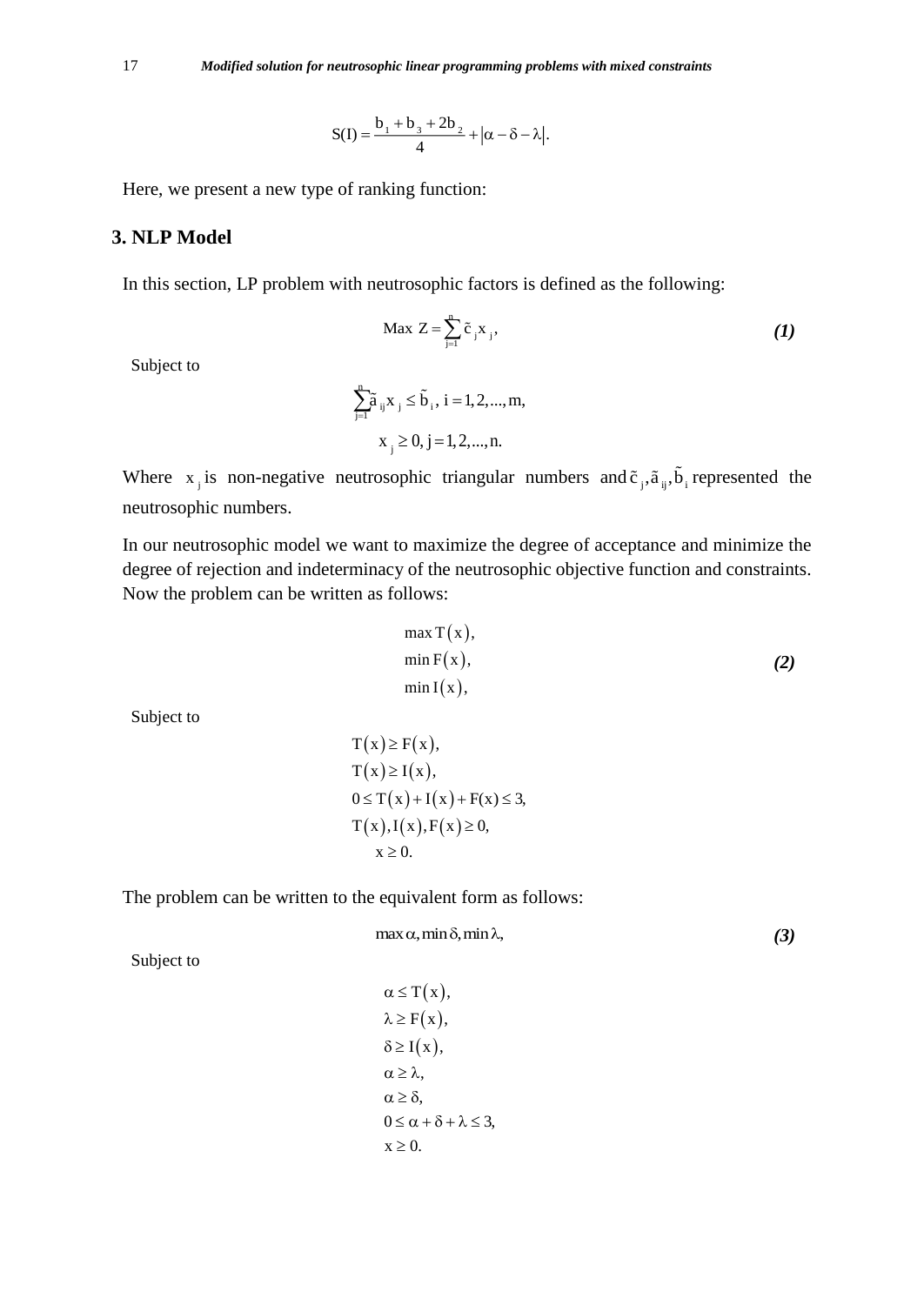Where  $\alpha$  represents the minimal degree of acceptation,  $\delta$  represents the maximal degree of rejection, and  $\lambda$  represents the maximal degree of indeterminacy.

Now the model can be changed into the following model:

$$
\max(\alpha - \delta - \lambda),\tag{4}
$$

Subject to

 $\alpha \leq T(x),$  $\lambda \geq F(x),$  $\delta \geq I(x),$  $\alpha \geq \lambda,$  $\alpha \geq \delta$ ,  $0 \leq \alpha + \delta + \lambda \leq 3$ ,  $x \geq 0$ .

Finally, the model can be written as:

$$
\min(1-\alpha) + \delta + \lambda,\tag{5}
$$

Subject to

$$
\alpha \leq T(x),
$$
  
\n
$$
\lambda \geq F(x),
$$
  
\n
$$
\delta \geq I(x),
$$
  
\n
$$
\alpha \geq \lambda,
$$
  
\n
$$
\alpha \geq \delta,
$$
  
\n
$$
0 \leq \alpha + \delta + \lambda \leq 3,
$$
  
\n
$$
x \geq 0.
$$

#### **4. Proposed Method**

Right now, here we solve the model (1), we propose the following algorithm:

**Step 1.** Construct the problem as the model (1).

**Step 1.** Construct the problem as the model (1).<br> **Step 2.** Consider  $\tilde{b} = < b^1, b^m, b^r; T_b, I_b, F_b >, \tilde{c} = < c^1, c^m, c^r; T_c, I_c, F_c >$  and us tep 1. Construct the problem as the model (1).<br>  $\tilde{b} = \langle b^l, b^m, b^r; T_b, I_b, F_b \rangle, \tilde{c} = \langle c^l, c^m, c^r; T_c, I_c, F_c \rangle$  and using Definition 5, the LP problem (1) can be transformed into problem (2).

$$
\text{Max (or Min)} Z = \sum_{j=1}^{n} (c_j^i, c_j^m, c_j^r) x_j, \tag{6}
$$

Subject to

$$
\sum (a_{ij1}, a_{ij2}, a_{ij3}; T_a, I_a, F_a) x_j \le (b_i^1, b_i^m, b_i^r; T_b, I_b, F_b), i = 1, 2, \dots, m,
$$
  

$$
x_j \ge 0, j = 1, 2, \dots, n.
$$

**Step 3.** Create the decision set which includes the highest degree of truth-membership and the least degree of falsity and indeterminacy memberships.

**Step 4.** By using score function, each single valued triangular neutrosophic number will convert to a crisp number.

**Step 5.** Find the optimal solution to the crisp linear programming model.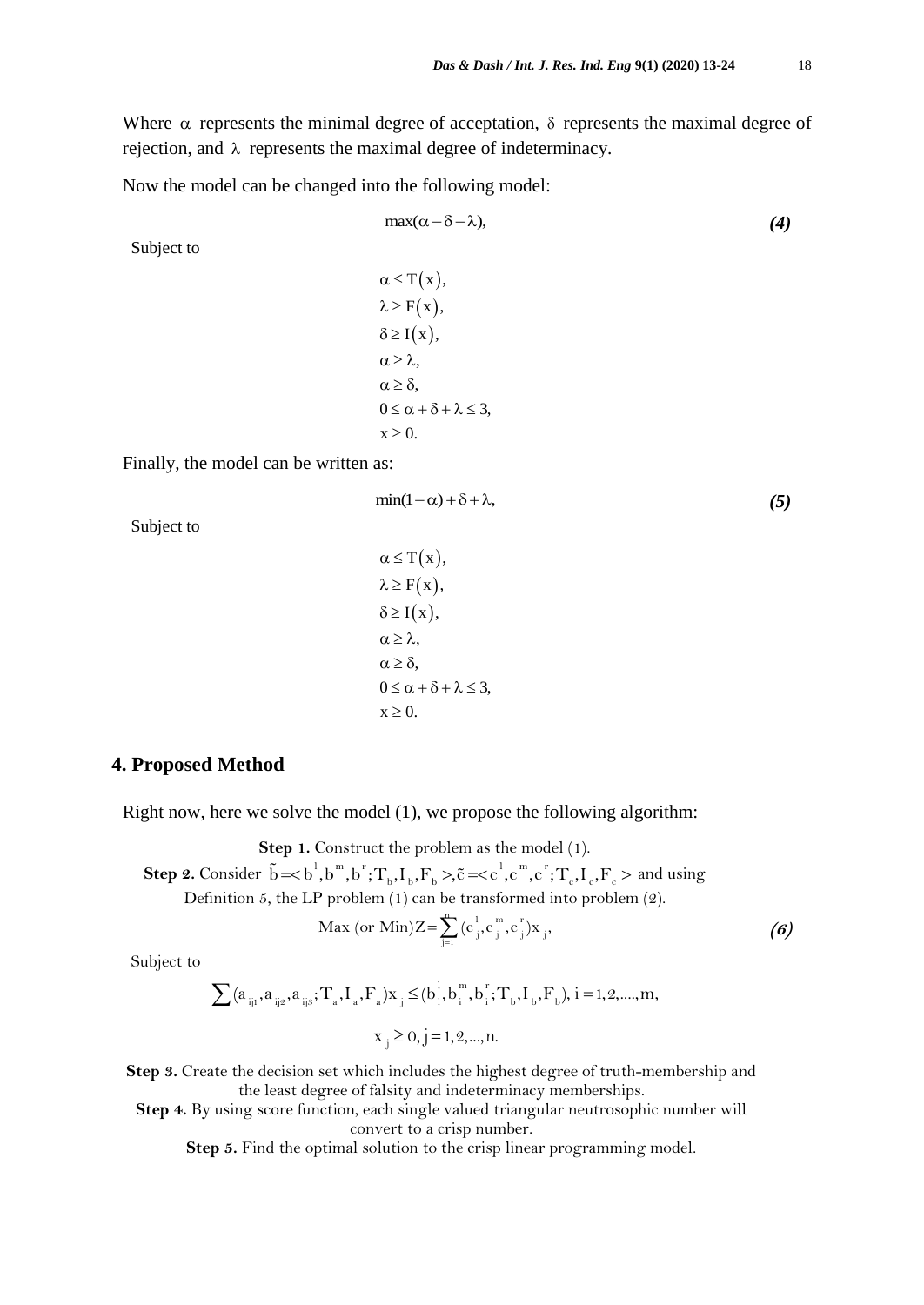**Step 6.** From Step 5, we use LINGO/MATLAB to take care of the fresh LP issue and get the ideal arrangement.

# **5. Numerical Example**

Here, we select a case of [20] to represent the model and to measure the efficiency of our proposed model, we solved three numerical examples.

#### **Example-1.**

$$
\max \tilde{5}x_1 + \tilde{3}x_2,
$$
  
s.t.  

$$
4x_1 + 3x_2 \le 12,
$$
  

$$
1x_1 + 3x_2 \le 6,
$$
  

$$
x_1, x_2 \ge 0.
$$

Where

$$
\begin{aligned}\n\tilde{5} &=<(4,5,6);(0.5,0.8,0.3)>, \\
\tilde{3} &=<(2.5,3,3.2);(0.6,0.4,0)>, \\
\tilde{4} &=<(3.5,4,4.1);(0.75,0.5,0.25)>, \\
\tilde{3} &=<(2.5,3,3.2);(0.2,0.8,0.4)>, \\
\tilde{1} &=<(0,1,2);(0.15,0.5,0)>, \\
\tilde{3} &=<(2.8,3,3.2);(0.75,0.5,0.25)>, \\
1\tilde{2} &=<(11,12,13);(0.2,0.6,0.5)>, \\
\tilde{6} &=<(5.5,6,7.5);(0.8,0.6,0.4).\n\end{aligned}
$$

By using the score function proposed in *Definition 7* the above problem can be converted to crisp model as follows:

max 5.06x<sub>1</sub> + 3.12x<sub>2</sub>,  
s.t.  

$$
3.9x_1 + 3.92x_2 \le 12.9,
$$

$$
1.35x_1 + 3x_2 \le 6.45,
$$

$$
x_1, x_2 \ge 0.
$$

By following the steps that presented in the last section, the optimal solution of the above problem is  $x_1 = 3.31$ ,  $x_2 = 0$  and the objective solution is  $Z = 16.73$ .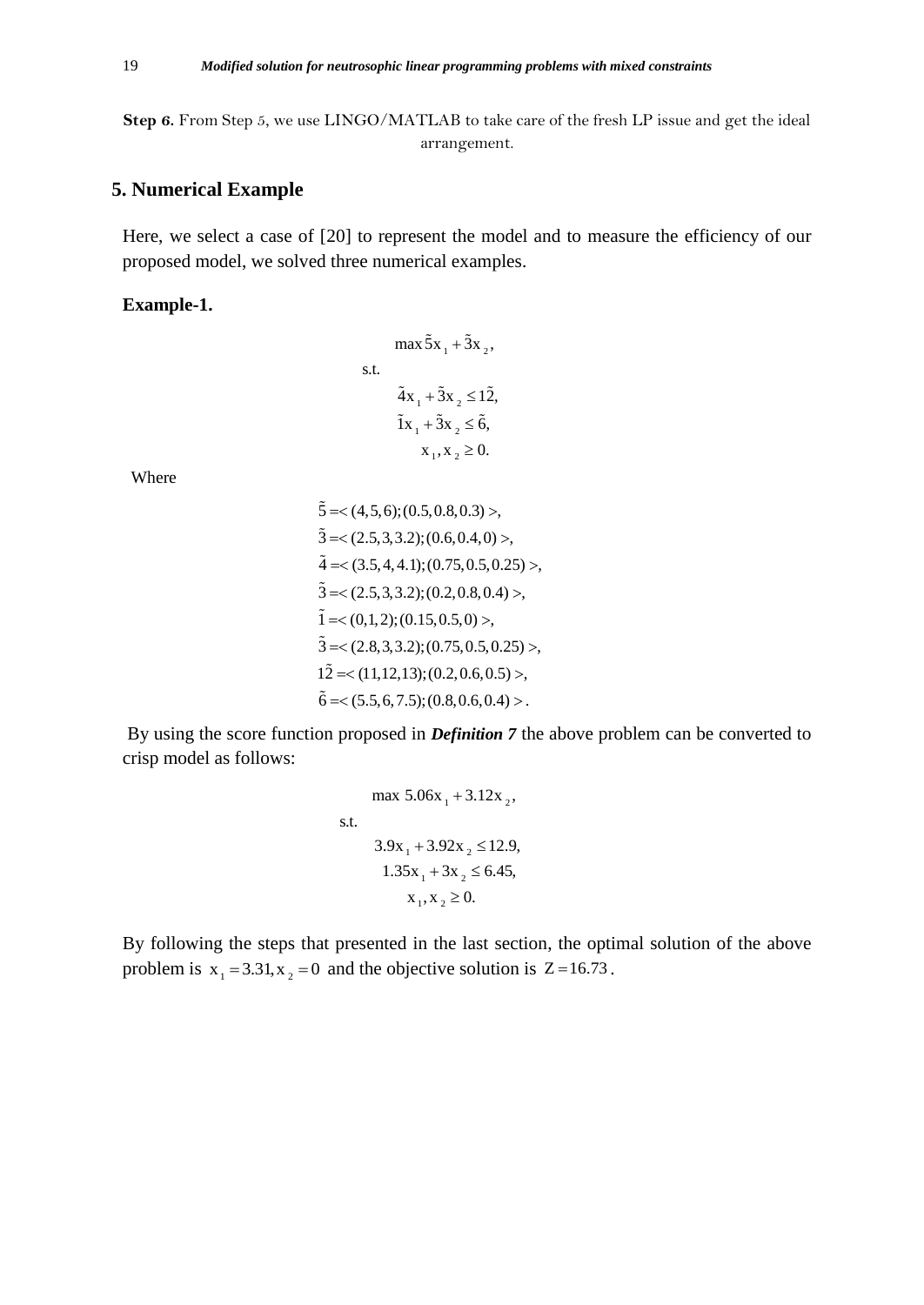**Example-2.**

```
\max 25x_1 + 48x_215x_1 + 30x_2 \le 4500024x_1 + 6x_2 \le 24000,21x_1 + 14x_2 < 28000,x_1, x_2 \geq 0.s.t.
```
Where

$$
25 = <(19, 25, 33); (0.8, 0.1, 0.4)>,
$$
  

$$
4\tilde{8} = <(44, 48, 54); (0.75, 0.25, 0)>.
$$

By using the score function proposed in *Definition 7*, the above problem can be converted to crisp model as follows:

max 25.8x<sub>1</sub> + 49x<sub>2</sub>,  
s.t.  
\n
$$
15x_1 + 30x_2 \le 45000,
$$
\n
$$
24x_1 + 6x_2 \le 24000,
$$
\n
$$
21x_1 + 14x_2 \le 28000,
$$
\n
$$
x_1, x_2 \ge 0.
$$

By following the steps that presented in the last section the optimal solution of the above problem is  $x_1 = 500$ ,  $x_2 = 1250$  and the objective solution is  $Z = 74150$ .

### **Example-3.**

max 
$$
7x_1 + 5x_2
$$
,  
s.t.  
 $\tilde{1}x_1 + \tilde{2}x_2 \le 6$ ,  
 $\tilde{4}x_1 + \tilde{3}x_2 \le 12$ ,  
 $x_1, x_2 \ge 0$ .

Where

$$
\tilde{1} = \langle (0.5, 1, 2); (0.2, 0.6, 0.3) \rangle,
$$
  
\n
$$
\tilde{2} = \langle (2.5, 3, 3.2); (0.6, 0.4, 0.1) \rangle,
$$
  
\n
$$
\tilde{4} = \langle (3.5, 4, 4.1); (0.5, 0.25, 0.25) \rangle,
$$
  
\n
$$
\tilde{3} = \langle (2.5, 3, 3.2); (0.75, 0.25, 0.1) \rangle.
$$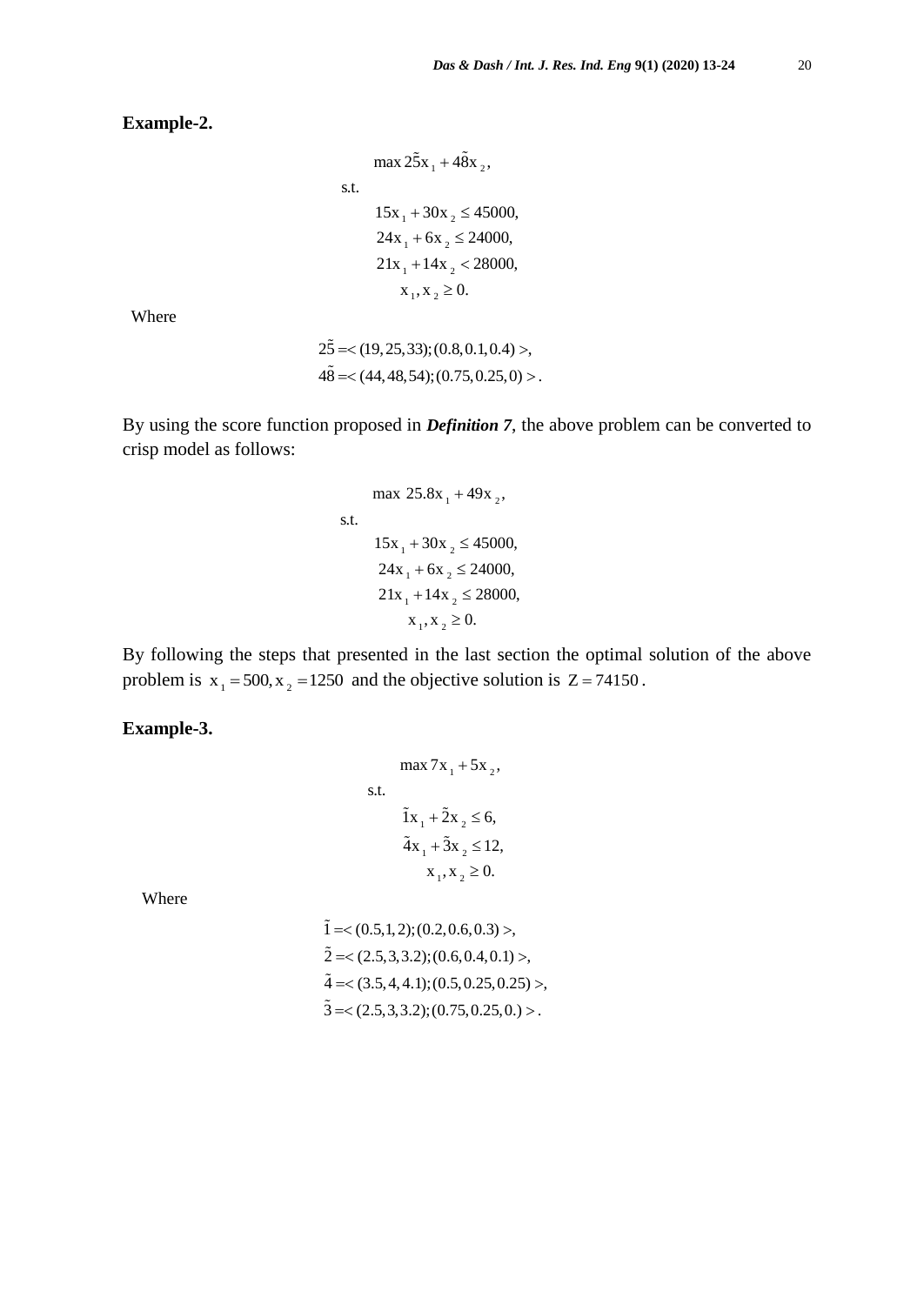By using the score function proposed in *Definition 7* the above problem can be converted to crisp model as follows:

max 
$$
7x_1 + 5x_2
$$
  
s.t.  
\n
$$
1.825x_1 + 3.025x_2 \le 6,
$$
\n
$$
3.9x_1 + 3.425x_2 \le 12,
$$
\n
$$
x_1, x_2 \ge 0.
$$

By following the steps that presented in the last section the optimal solution of the above problem is  $x_1 = 3.076$ ,  $x_2 = 0$  and the objective solution is  $Z = 21.538$ .

### **5. Result and analysis**

The proposed triangular neutrosophic number has a potential noteworthiness as it has the accompanying characteristics.

- It manages the LP issue in which all the limitations and target esteems are triangular neutrosophic numbers thus it characterizes membership, falsity, and indeterminacy of each values.
- In our proposed method, it shows that the constraints are satisfied precisely, however, in the existing method [20] the constraints are not satisfied properly.
	- In our proposed method, we have solved three types of problems. First model considers the objective functions and all constraints except the variables that are neutrosophic triangular; second model considers just objective functions that are neutrosophic triangular numbers; third one is just left side of constraints that are neutrosophic triangular numbers.
	- Our model represents reality efficiently than Hussian [20] model, because we consider all aspects of decision-making process in our calculations (i.e. the truthiness, indeterminacy, and falsity degree).
	- Our model reduces complexity of problem, by reducing the number of constraints and variables.
	- Their model is a time-consuming and complex, but our model is not.
	- In our proposed model, we solved both inequality and equality constraints (mixed constraints), but in existing model [20] they have concentrated only inequality constraints.

| Example       | Proposed Method            |              | Existing Method [20]           |                |
|---------------|----------------------------|--------------|--------------------------------|----------------|
|               | $X_1, X_2$                 | Z            | $X_1, X_2$                     | Z              |
|               | $x_1 = 3.31, x_2 = 0$      | $Z = 16.73$  | $x_1 = 0.9754$ , $x_2 = 0$     | $Z = 1.2802$   |
| $\mathcal{L}$ | $x_1 = 500$ , $x_2 = 1250$ | $Z = 74150$  | $x_1 = 0, x_2 = 1500$          | $Z = 34218.75$ |
| $\mathcal{R}$ | $x_1 = 3.076$ , $x_2 = 0$  | $Z = 21.538$ | $x_1 = 4.3665$ , $x_2 = 4.168$ | $Z = 63.91$    |

**Table 1.** Comparative of NLP problem using proposed method and existing method [20].

The upside of the proposed technique over the current strategy [20] is that for utilizing the proposed strategy there is no limitation on the components of coefficient framework and the acquired outcomes precisely fulfills all the imperatives. Likewise, it is anything but difficult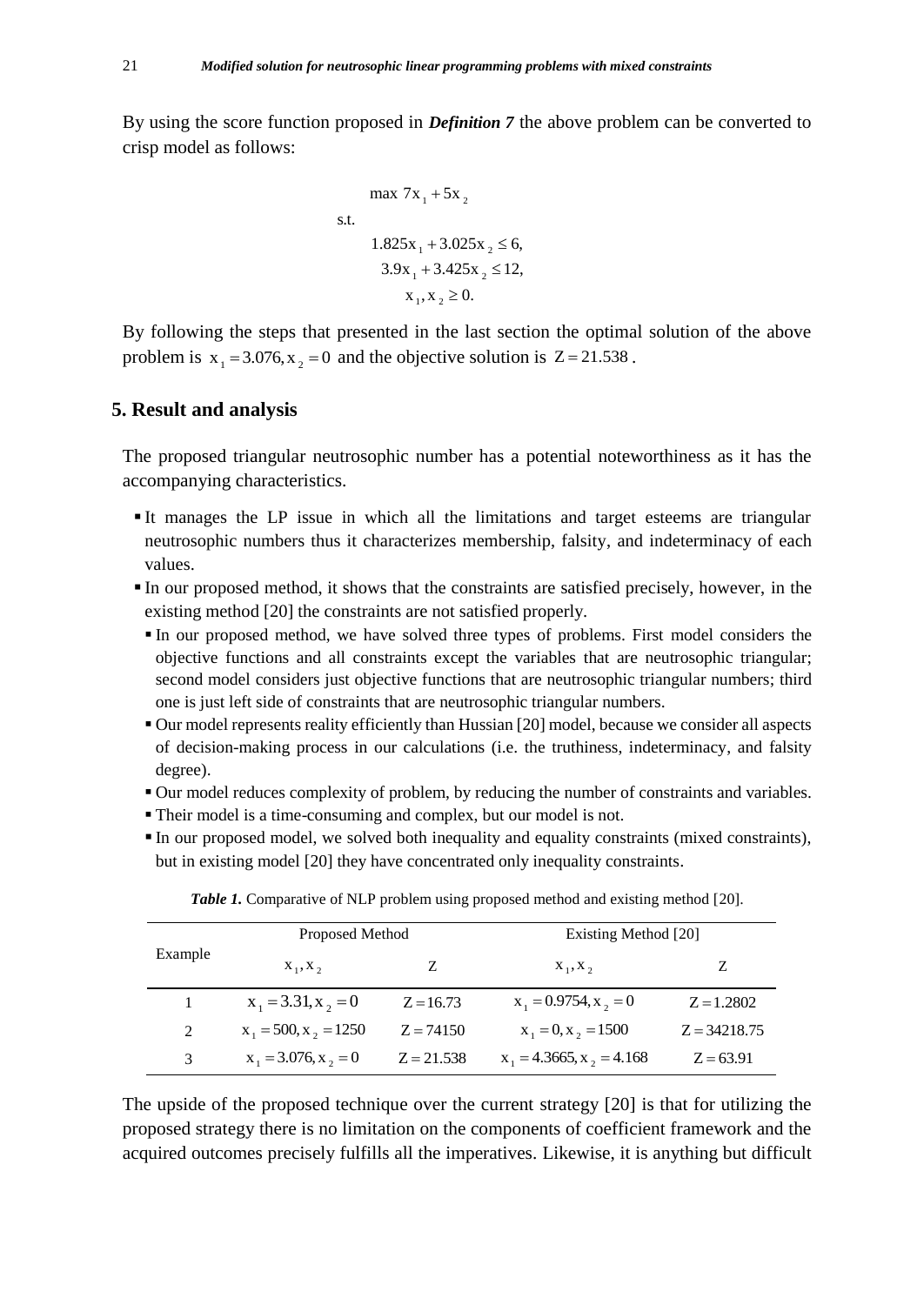to apply the proposed strategy when is contrast with the current technique [20] for tackling the FFLP issues, happening, all things considered, and circumstances.

From the above table, one can see that, the proposed strategy is proficient and consistently amplify the target esteems. Subsequently, this proposed strategy can be applied to an enormous issue and genuine applications. Our NLP model right now is better than the outcome got by existing strategy [20].

### **7. Conclusions**

This paper, concentrated on the NLP issue with the assistance of our new altered calculation and proposed a new method for solving these problems based on introducing a novel ordering approach. To outline the proposed strategy, the numerical models are understood and the upsides of the proposed technique over the current technique is likewise talked about. In our new model, we amplify the degrees of acknowledgment and limit the indeterminacy. In our proposed method, we maximize the degrees of acceptance, minimize the indeterminacy and rejection of objectives. NLP problem was transformed into a crisp LP model by using ranking functions. Several numerical examples have been used to demonstrate the capability and efficiency of the proposed method. In future, the proposed method can be extended for solving duality based LP problem.

# **References**

- Zadeh, L. A. (1965). Fuzzy sets. *Information and control*, *8*(3), 338-353.
- Mahdavi-Amiri, N., & Nasseri, S. H. (2006). Duality in fuzzy number linear programming by use of a certain linear ranking function. *Applied mathematics and computation*, *180*(1), 206-216.
- Hashemi, S. M., Modarres, M., Nasrabadi, E., & Nasrabadi, M. M. (2006). Fully fuzzified linear programming, solution and duality. *Journal of intelligent & fuzzy systems*, *17*(3), 253-261.
- Das, S. K., Mandal, T., & Edalatpanah, S. A. (2017). A mathematical model for solving fully fuzzy linear programming problem with trapezoidal fuzzy numbers. *Applied intelligence*, *46*(3), 509-519.
- [5] Das, S. K., Mandal, T., & Behera, D. (2019). A new approach for solving fully fuzzy linear programming problem. *International journal of mathematics in operational research*, *15*(3), 296-309.
- [6] Das, S. K., Mandal, T., & Edalatpanah, S. A. (2017). A mathematical model for solving fully fuzzy linear programming problem with trapezoidal fuzzy numbers. *Applied intelligence*, *46*(3), 509-519.
- [7] Das, S. K., & Mandal, T. (2017). A new model for solving fuzzy linear fractional programming problem with ranking function. *Journal of applied research on industrial engineering*, *4*(2), 89- 96.
- Das, S. K., & Mandal, T. (2017). A MOLFP method for solving linear fractional programming under fuzzy environment. *International journal of research in industrial engineering*, *6*(3), 202- 213.
- [9] Das, S. K. (2017). Modified method for solving fully fuzzy linear programming problem with triangular fuzzy numbers. *International journal of research in industrial engineering*, *6*(4), 293- 311.
- [10] Najafi, H. S., & Edalatpanah, S. A. (2013). A note on "A new method for solving fully fuzzy linear programming problems". *Applied mathematical modelling*, *37*(14-15), 7865-7867.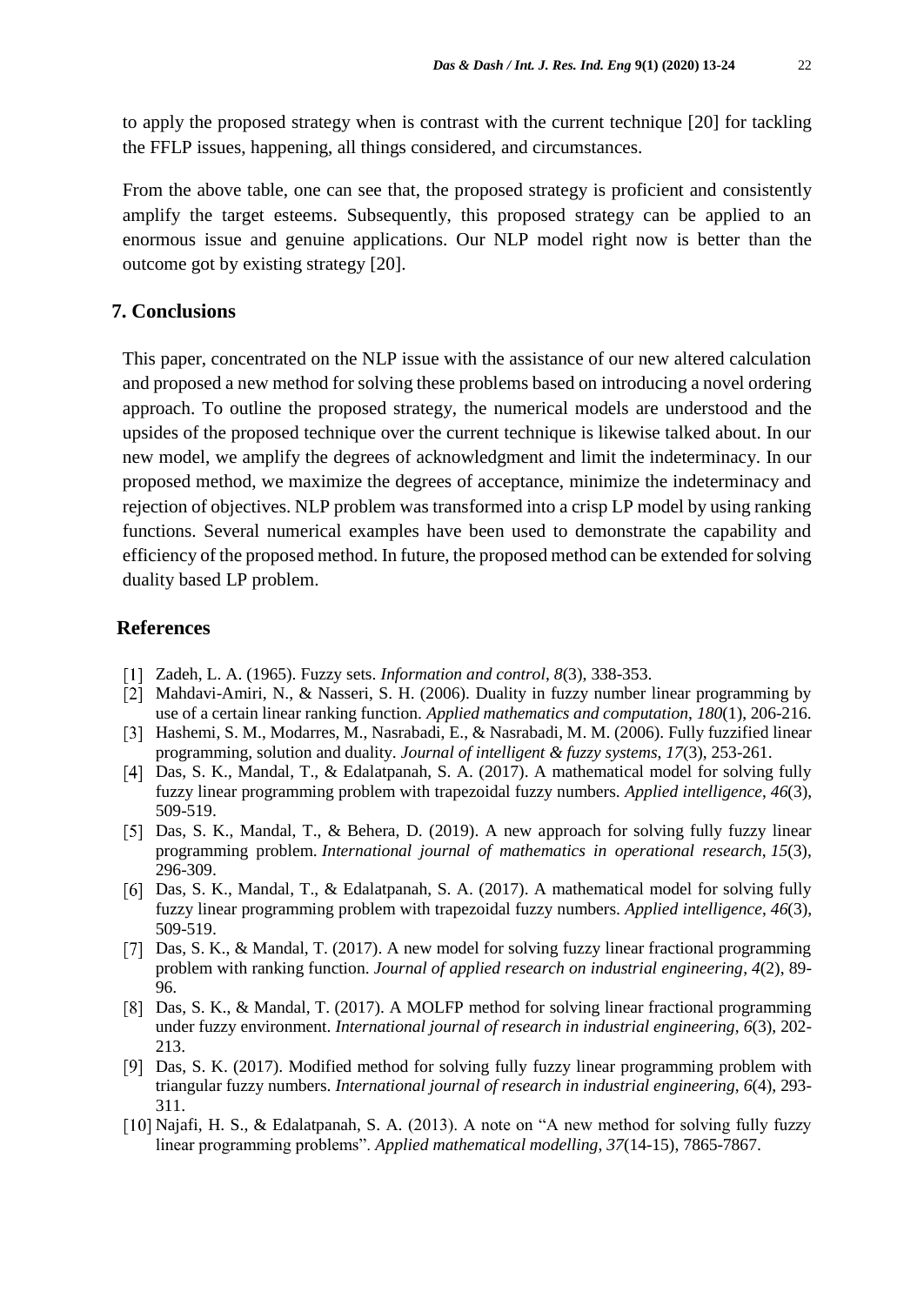- Najafi, H. S., Edalatpanah, S. A., & Dutta, H. (2016). A nonlinear model for fully fuzzy linear programming with fully unrestricted variables and parameters. *Alexandria engineering journal*, *55*(3), 2589-2595.
- [12] Smarandache, F. (2010). Strategy on T, I, F Operators. A kernel infrastructure in neutrosophic logic. In F. Smarandache (Ed.), *Multispace and multistructure. neutrosophic transdisciplinariry (100 collected papers of sciences)* (pp. 414-419). Hanko: NESP.
- Edalatpanah, S. A. (2019). A nonlinear approach for neutrosophic linear programming. *J. Appl. Res. Ind. Eng*, *6*(4), 367-373.
- [14] Edalatpanah, S. A. (2020). A direct model for triangular neutrosophic linear programming. *International journal of neutrosophic science*, *1*(1), 19-28.
- Abdel-Baset, M., Gunasekaran, M., Mohamed, M., & Smarandache, F. (2019). A novel method for solving the fully neutrosophic linear programming problems. *Neural computing and applications*, *31*(5), 1595-1605.
- Abdel-Baset, M., Hezam, I. M., & Smarandache, F. (2016). Neutrosophic goal programming. *Neutrosophic sets & systems*, *11*, 25-34.
- [17] Maiti, I., Mandal, T., & Pramanik, S. (2019). Neutrosophic goal programming strategy for multilevel multi-objective linear programming problem. *Journal of ambient intelligence and humanized computing*, 1-12.
- [18] Pramanik, S., & Dey, P. P. (2019). Multi-level linear programming problem with neutrosophic numbers: A goal programming strategy. *Neutrosophic sets & systems*, *29*.
- Pramanik, S., Mallick, R., & Dasgupta, A. (2018). Neutrosophic goal geometric programming problem based on geometric mean method and its application. *Neutrosophic sets and systems*, *20*(1), 11.
- Hussian, A. N., Mohamed, M., Abdel-Baset, M., & Smarandache, F. (2017). *Neutrosophic linear programming problems*. Infinite study.
- [21] Zimmermann, H. J. (1978). Fuzzy programming and linear programming with several objective functions. *Fuzzy sets and systems*, *1*(1), 45-55.
- [22] Tanaka, H. (1984). A formulation of fuzzy linear programming problem based on comparison of fuzzy numbers. *Control and cybernetics*, *13*, 185-194.
- [23] Campos, L., & Verdegay, J. L. (1989). Linear programming problems and ranking of fuzzy numbers. *Fuzzy sets and systems*, *32*(1), 1-11.
- [24] Rommelfanger, H., Hanuscheck, R., & Wolf, J. (1989). Linear programming with fuzzy objectives. *Fuzzy sets and systems*, *29*(1), 31-48.
- Cadenas, J. M., & Verdegay, J. L. (1997). Using fuzzy numbers in linear programming. *IEEE Transactions on systems, Man, and cybernetics, Part B (Cybernetics)*, *27*(6), 1016-1022.
- [26] Buckley, J. J., & Feuring, T. (2000). Evolutionary algorithm solution to fuzzy problems: fuzzy linear programming. *Fuzzy sets and systems*, *109*(1), 35-53.
- [27] Ramik, J., & Vlach, M. (2002). Fuzzy mathematical programming: a unified approach based on fuzzy relations. *Fuzzy optimization and decision making*, *1*(4), 335-346.
- [28] Kumar, A., Kaur, J., & Singh, P. (2011). A new method for solving fully fuzzy linear programming problems. *Applied mathematical modelling*, *35*(2), 817-823.
- [29] Edalatpanah, S. A., & Shahabi, S. (2012). A new two-phase method for the fuzzy primal simplex algorithm. *International review of pure and applied mathematics*, *8*(2), 157-164.
- [30] Kaur, J., & Kumar, A. (2012). Exact fuzzy optimal solution of fully fuzzy linear programming problems with unrestricted fuzzy variables. *Applied intelligence*, *37*(1), 145-154.
- Baykasoğlu, A., & Subulan, K. (2015). An analysis of fully fuzzy linear programming with fuzzy decision variables through logistics network design problem. *Knowledge-based systems*, *90*, 165- 184.
- [32] Dehghan, M., Hashemi, B., & Ghatee, M. (2006). Computational methods for solving fully fuzzy linear systems. *Applied mathematics and computation*, *179*(1), 328-343.
- Lotfi, F. H., Allahviranloo, T., Jondabeh, M. A., & Alizadeh, L. (2009). Solving a full fuzzy linear programming using lexicography method and fuzzy approximate solution. *Applied mathematical modelling*, *33*(7), 3151-3156.